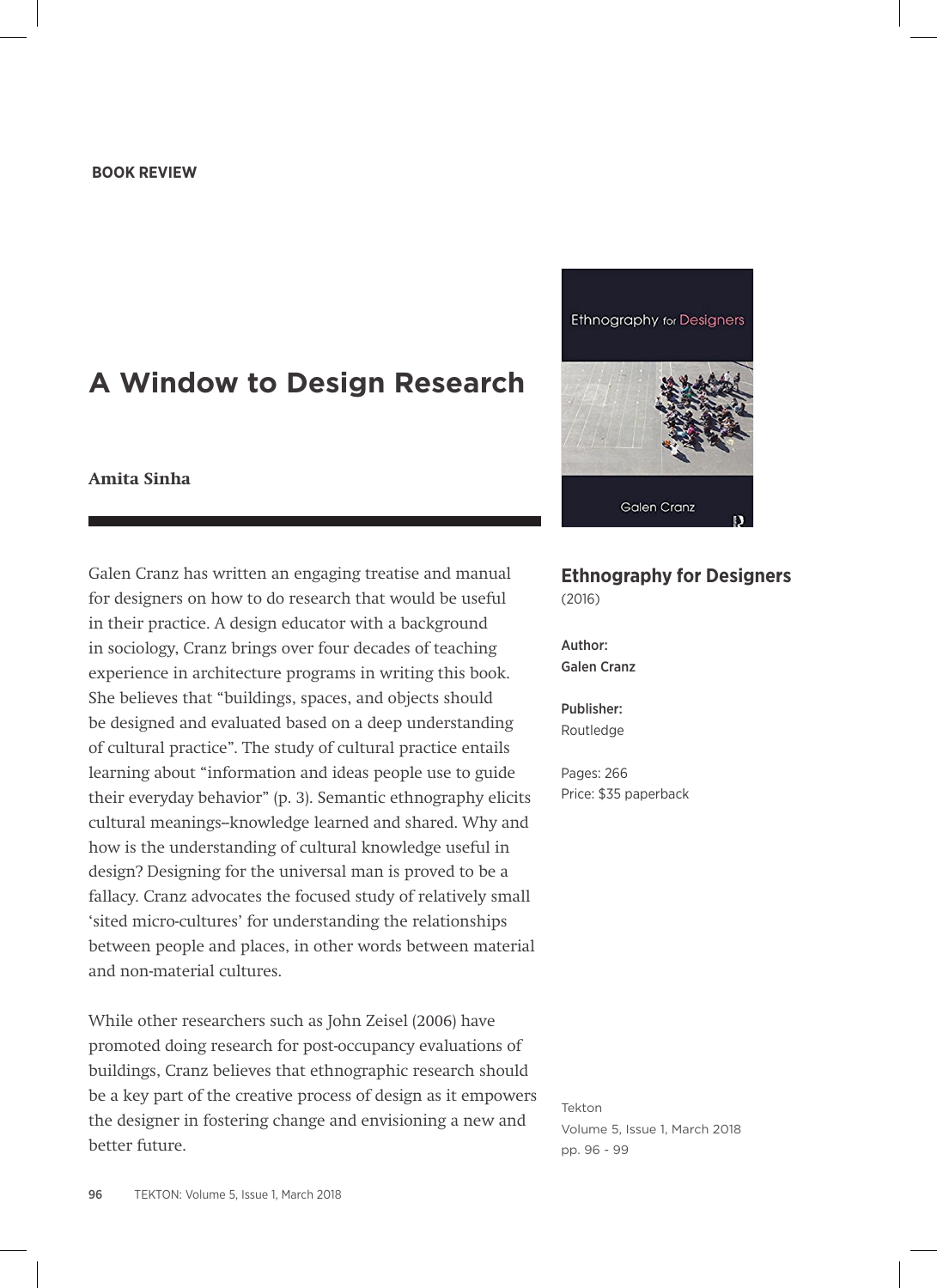The book is a treatise and manual since ethnography is both a theory and method. It is grounded theory, induced from empirical data (Strauss and Corbin, 1994). It explains but has no predictive power, is non-deterministic as it aims at finding co-relations, not causal relationships. It is particularly useful in studying emerging hybrid cultures and spaces of in-between, characterized by fluidity of roles and rules of engagement. Grounded theory rests upon the discovery of patterns and in design research, or research in service of design, desirable change in the future is predicated upon a thorough understanding of the present. Through ethnographic research "designers have access to the underlying mental structures of the peoples for whom they design" (p. 11). Cranz mentions the importance of communication theory in uncovering how space and built form organize social life. For example, an understanding of how the built environment facilitates the territorial instinct, frames social interaction, and influences emotions is necessary when the goal is to promote a sense of community.

The book is a manual as it guides the researcher step-by-step in identifying a cultural setting, interviewing and coding data, creating taxonomies, reviewing relevant literature, operationalizing concepts, and translating them into design. Detailed guidelines on writing up the research project and making visual presentation in the form of a poster/ video are given along with the grading criteria. Each chapter has a parallel narrative in a box that either explains theory or is a guide to action. Nearly half of the book consists of interesting ethnographies by students in Cranz's undergraduate course on *Social and* 

*Cultural Factors in Design* at the University of California at Berkeley. They illustrate the book's premise that the built environment is a cultural artifact with symbolic meanings that can be deciphered by learning to see from the emic (insider) point of view.

Semantic ethnography relies on informant's descriptions of his/her worldview, using language as a medium to understand the cognitive knowledge systems that shape material culture. Each sited micro-culture is unique, requiring an open-ended research method to analyze its specific patterns. The ethnographer begins the interview process with the 'grand-tour question', followed by increasingly specific structural and attribute questions on the relationships and qualities of cultural components. The informant's narratives are categorized into taxonomies or sets of meanings that are compared and contrasted to discover the central cognitive principle or theme of the micro-culture. Ethnography is description of a culture, and refers to both the process and the product—the act of research and its outcome. The research project culminates in writing the ethnography as a narrative, and synthesizing the analytical components into a whole.

There are many parallels between the design process and doing an ethnography. Both activities are open-ended and non-linear, moving between different scales, from whole to details and back. Both prioritize experience in their quest for validity and leave room for intuition in making decisions about the research/design direction. From the initial broad sweep emerges the solution space for design and focused theme. They are subjective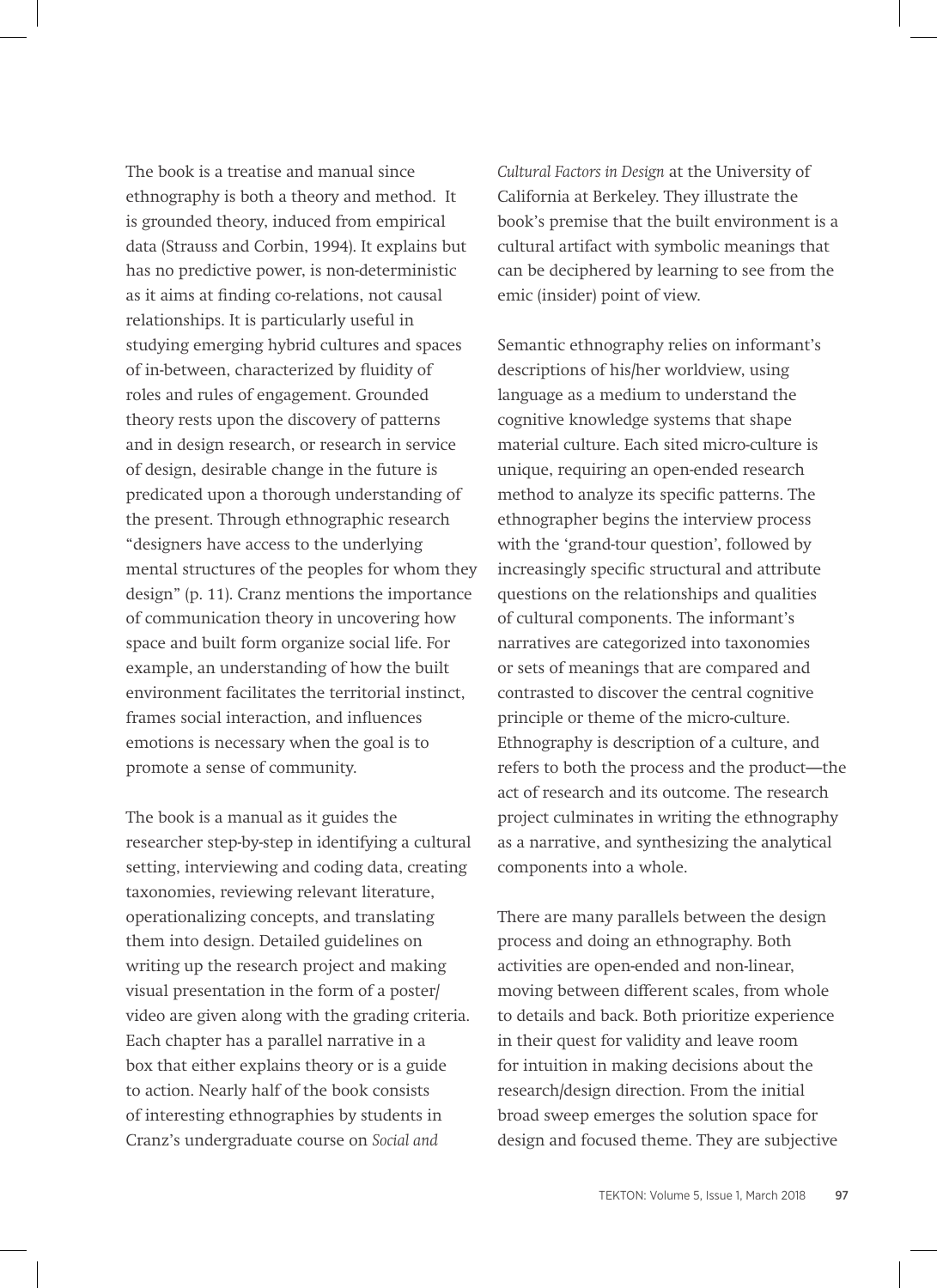in that the researcher/designer acknowledges her biases and brings her understandings upon the unique and site-specific situation to interpret and create. They are holistic descriptions of networks occurring in time and space, narrating stories of cultures and places. These stylistic similarities make it easier for the designer to wear the mantle of researcher and vice-versa.

There are certain drawbacks to using ethnographic interviews as the primary research tool. Establishing a rapport with an informant and extensively interviewing her is time-consuming. Articulate informants who are willing to share their insights are not always easily found. Cranz alludes to participation observation in the cultural scene as a complement to ethnographic interviews but does not develop the multi-method approach fully. In my own teaching of ethnography as a research method for over 25 years, my students have explored the diverse subcultures of the public realm ranging from bars, cafes, barber shops, video parlors, libraries, train stations, bus stops, to parks and playgrounds. Behavior mapping and interviews have yielded rich data on patterns of activities in time and space, ways in which turfs are established, and episodic events that reinforce the sense of community.

Designers are not trained to be patient and empathetic interviewers but are skilled observers of patterns, forms, shapes, and colors. Semantic ethnography relies on the spoken word. An exploration of how the non-verbal media of communication—behavior, signs, images—or the formal language of material artifacts can be deciphered using the ethnographic method would have been a welcome addition. The ethnographic approach, as Cranz points out, is useful in postoccupancy evaluation and in programming a

building's functions but the book does not address how ethnography can be integrated into design studio teaching. Design research covers a wide range of topics but none as important as how the building or the landscape will be experienced and the social life it will sustain. Rapid Ethnographic Assessment (REA), popular in heritage studies, is less time-consuming and involves the local community in its multi-method approach observation, interviews of key informants in focus groups, mapping—among others. It is particularly useful in the landscape design process in which the history and ecology of a site have to be studied for grounded speculations on its future. In my own work on heritage management of cultural landscapes in India, I have found REA to be an effective tool in interpreting local place-making traditions. Mapping of historic layers and of the vernacular landscape language, documentation of myths and legends, and participant observation in ritual enactments and festivals, are useful in assessing heritage value and for developing conservation proposals.

The scope of design research is wide since design expertise, and research that can inform it, is needed in every aspect of the built environment. Scientism can obfuscate the kind of knowledge designers value to bring about change. Survey and quasi-experimental modes of research are unable to address the quality of human experience since their tools measure but do not probe adequately into the diversity and nuances of the human condition. No grand theories have emerged to satisfactorily explain, let alone predict, peopleenvironment relationships. Big data analysis does not lend itself to developing grass-root solutions. The ethnographic approach enables the researcher to dig deep into the local and the site-specific cultures that shape an individual's lifeworld.